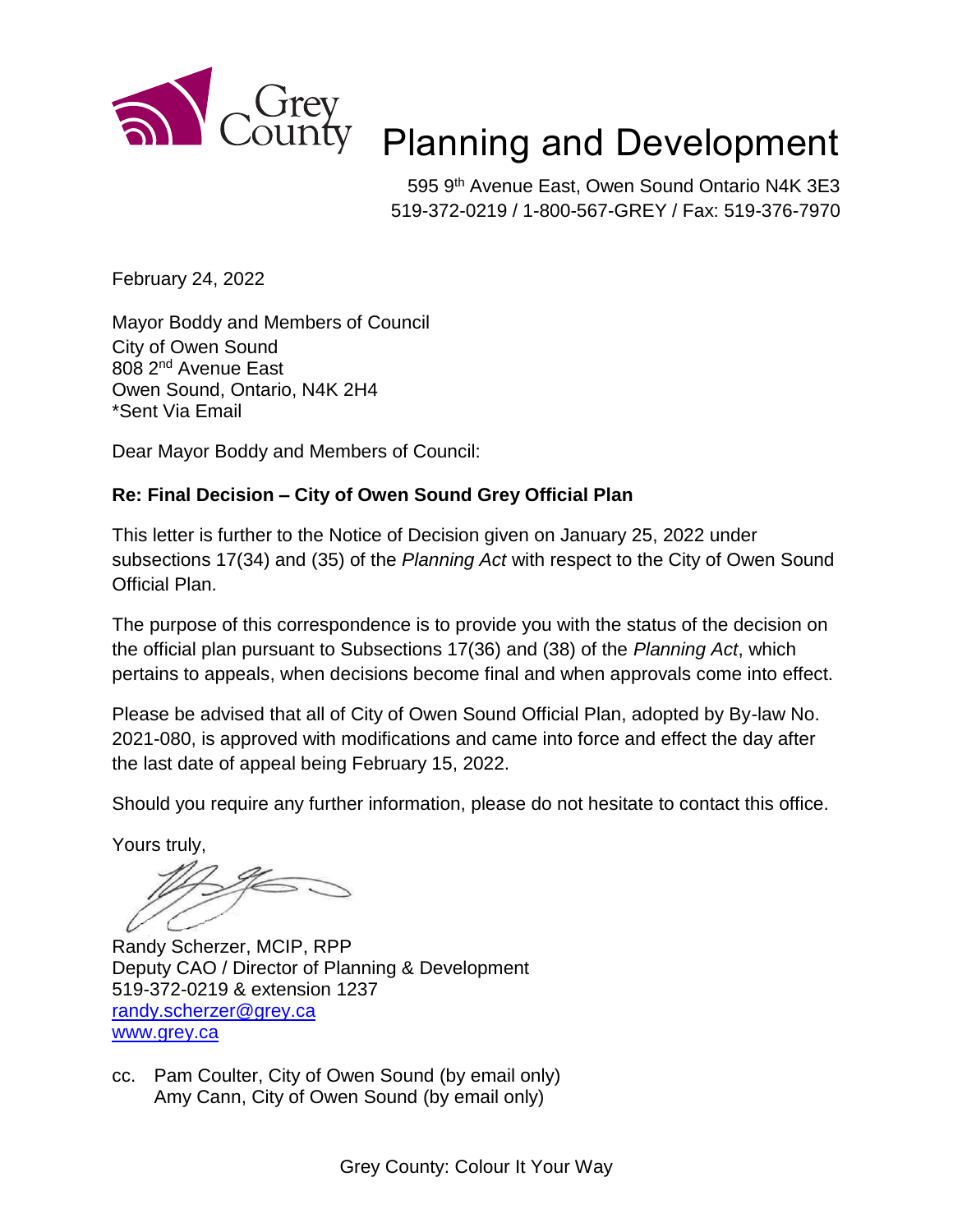Page 2 February 24, 2022

> Briana Bloomfield, City of Owen Sound (by email only) Dave Aston, (by email only) Tyler Shantz, Ministry of Municipal Affairs and Housing (by email only) Mac Plewes, Grey Sauble Conservation Authority (by email only) John Stuart, Niagara Escarpment Commission (by email only) Renee Abram (by email only) John Anderson (by email only) Dave Alexander (by email only) Linda Alexander (by email only) Oren Barfoot (by email only) Deborah Barker (by email only) Ariel Barkley (by email only) Joan Beecroft (by email only) Lauren Best (by email only) Alyse Boltman (by email only) Tom & Edna Burri (by email only) Jo Calvert (by email only) Kelsey Carriere (by email only) David Chevalier (by email only) Michael Craig (by email only) Patrik Eichelberger (by email only) Eloise Love Farla & Lucas Ostertag (by email only) Simon Farla (by email only) Diane Ferguson (by email only) Anne Finlay-Stewart (by email only) Margaret Gaviller (by email only) James Harris (by email only) Robert Hope (by email only) Phil Howard (by email only) Jeff (by email only) John (by email only) Kerry Lee & Bob Nadon (by email only) Frances Lemon (by email only) Lloyd Lewis (by email only) Shawna Macivor (by email only) Vivian McCaffrey (by mail) David McLeish (by email only) Peter & Jan Middleton (by email only) Brian Minielly (by email only) Chelsea Morlock (by email only) Rethna O'Brien (by email only) Joachim Ostertag (by email only) Rachel Paterson (by email only) Andrew Payne (by email only) Colleen Purdon (by email only) Tyler Purdon (by email only)